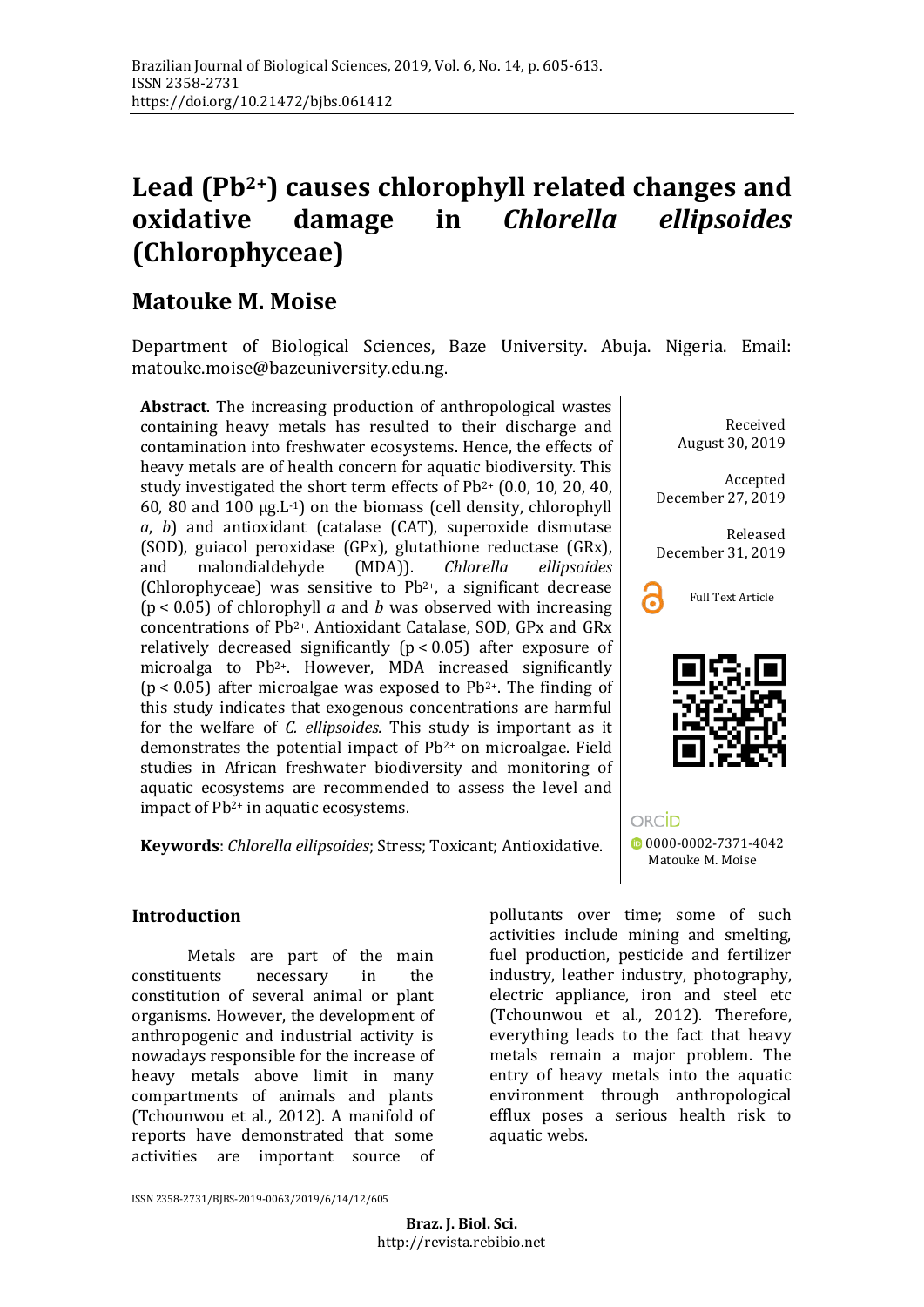These metals are revealed to disrupt the metabolism by inactivating the photosynthetic systems of plant, enzymes pathways, metabolic nutrient and transport availability in cells (Mallick and Rai, 1992). However;<br>inhibition of growth, limited inhibition of growth, limited photosynthesis, respiration, inhibited biosynthesis of chlorophyll and caroteroid and reduce phosphorylation are reported symptoms of heavy metal toxicity (Poskuta et al., 1996). In aquatic ecosystems, microalgae are first affected by heavy metal effluents because they are directly in contact with the media which are separated by the cytoplasmic membrane and the cell wall (Visiviki and Rachlin, 1994; Shehata et al., 1999), with harmful effect on the structure of organelles (Wong et al., 1994).

Toxicity levels and sensitivity to heavy metal are considered to vary among different microalgae (Soldo and Behra, 2000) with a number of studies establishing the effect of toxicity of heavy metal on microalgae with respect to species (Saçan et al., 2007). The concentration of lead in stagnant surface water ranges from 6 to  $1,410 \mu gL^{-1}$  and the toxicological effect on growth, chlorophyll and antioxidant responses on microalgal cells have been widely reported by Patel et al. (2006) on various species of microalga.

Relatively, little is known on the toxic effects of lead (Pb) on microalgae isolated from African freshwater. Also, very little attention has been given to *Chlorella* species from the African freshwater bodies. In this study, *Chlorella* species is a microalgae collected from Kainji Lake. Kainji Lake like many other lakes in Nigeria is exposed to human activities in and around the lake such as the hydroelectric plant and agricultural activities; it is likely that the microalgae *C*. *ellipsoides* inhabiting the lake suffers the effects of pollutants such as lead (Pb2+) discharged into the Lake. Hence, it is necessary to understand the impact of<br>such a stressful compound on a stressful

*C. ellipsoides*. Thus, this study determines the toxic effect of Pb2+ on growth, chlorophyll and anti-oxidative responses in *C*. *ellipsoides* isolated from Kainji Lake.

## **Materials and Methods**

## **Algal culture**

All toxicity tests were conducted using freshwater *C. ellipsoides* provided by the National Institute for Freshwater and Fisheries Research (NIFFR), Kainji, New Bussa, Nigeria.

The microalgae was cultured in 250 mL flask containing 150 mL of sterilized modified B11 medium which was made of the following chemicals: 31.43 mgL $-1$  organic Nitrate (NO<sub>3</sub>), 40.80 mg.L $-1$  Phosphorus (PO<sub>4</sub>), 170.08 mgL $-1$ Potassium ( $K_2O$ ), 42.0 mgL<sup>-1</sup> Magnesium (MgO), 4.66 mg.L<sup>-1</sup> Sulfur (SO<sub>4</sub>), 0.42 mg.L-1, Calcium (Ca) 2.53 mg.L-1, Iron (Fe), 39.27 mg.L-1 Sodium (Na) 20.62 mg.L-1, Chlorine (Cl) and Zinc (Zn) 0.29 mg.L-1. An alga in this study was cultured at  $25 \text{ °C} \pm 2 \text{ °C}$  on a 14: 10-h: light: dark cycle with a light intensity of 100  $\mu$ Em<sup>-2</sup>.s<sup>-1</sup>. *Cellipdoides* cells at *C ellipdoides* cells at exponential growth phase were used for all experiments, and the initial cell<br>density counted under Neubauer Neubauer haemacytometer (Optik labor, Qiujing, QJ1102) was  $2 \times 10^4$  cells.mL<sup> $-1$ </sup>.

## **Chemicals**

Lead (II) nitrate 99% solid form CAS: 10099-74-8, Pcode: 101620642 was obtained from Sigma-Aldrich (St. Louis, MO 63103, USA). Chemical was of analytical grade. Appropriate chemical was added to prepare aqueous solutions. Stock solution of chemical was prepared in distilled water at a concentration of 100 µgL-1. Stocks were, then diluted with distilled water to obtain the expected concentrations for chemicals tests.

## **Experimental set up**

*C. ellipdoides* cells obtained from Kainji Lake were taken to the laboratory of Biology Baze University for culturing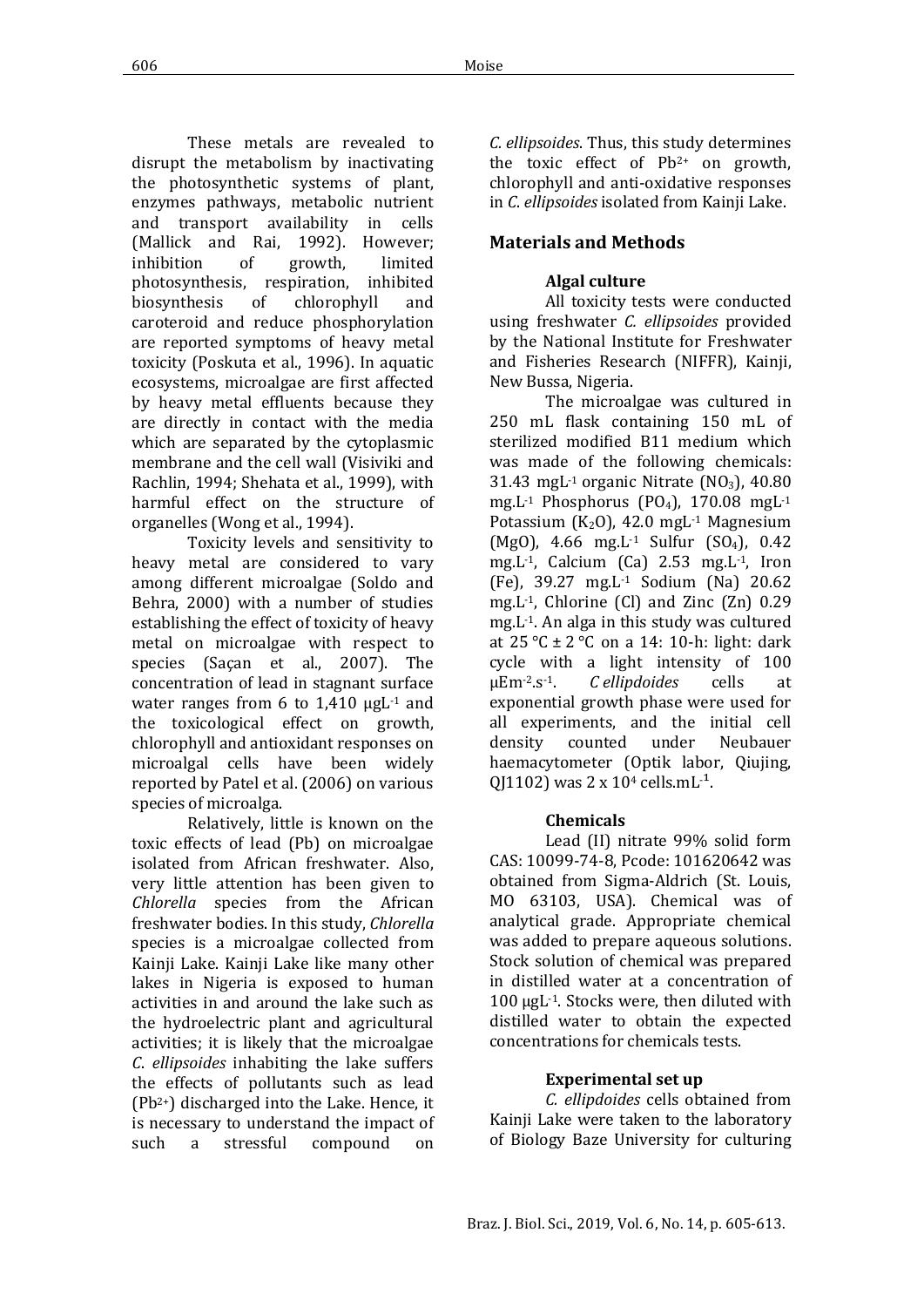and sub-culturing in culture medium free from Pb2+. Experiments investigated the toxicity of different concentrations of lead (lead nitrate). Lead was selected because lead in nature is usually found in many wastes. Microalgal cells in exponential phase of growth were transfer in 1 L beakers containing B11 medium and exposed to concentrations  $(10, 20, 40, 60, 80, and 100, \mu g.L^{-1})$  of PbNO<sub>3</sub> according to the OECD (1984).

#### **Toxicity study**

Toxicity of Pb2+ on *C*. *ellipsoides* was measured as toxicity of the pollutant as estimated by determining the percentage of reduction in cell viability<br>with respect to control on with respect to control on haemocytometer under Nikon binocular optical microscope. Toxicity endpoints measured in this study include growth inhibition, chlorophyll *a* and *b* content and antioxidant enzymes activities. All experiments were carried out in triplicates.

#### **Growth determination**

Growth of algal cells was monitored by direct count of viable cells under microscope using a Neubauer haemacytometer. Percentage inhibition of growth was calculated as (Adeleye et al., 2016):

$$
GI = \frac{N_c - N_t}{N_c} \times 100
$$

Where GI is the percent inhibition in average cell density;  $N_c$  is the average cell density in the control group, and  $N_t$  is the average cell density for the treatment group.

#### **Chlorophyll** *a* **and** *b* **determination**

The extraction and analysis of chlorophyll *a* were carried out according to the procedure described by Amaral (2012). Chlorophyll *a* and *b* extracted using absolute methanol. The chlorophyll *a* (Chl*a*) concentration was calculated using the equation:

Chla (mgl<sup>-1</sup>) = (11.47 \* OD<sub>664</sub>) – (0.4 \* OD<sub>630</sub>) 
$$
x/y
$$

Where *x* is the total volume of extraction solvent used and *y* represents the volume of culture filtered.

|                                     | $Chlorophyll$ b $(Chlb)$ was |  | (Lichtentaler | and | Wellburn, |
|-------------------------------------|------------------------------|--|---------------|-----|-----------|
| calculated according to the formula |                              |  | $1985$ :      |     |           |

 $(Chlb)$  (mgL<sup>-1</sup>) = 27.05 OD<sub>653</sub> – 11.21 OD<sub>666</sub>.

Where  $OD_{630}$ ,  $OD_{653}$ ,  $OD_{664}$ , and  $OD_{666}$ , is optical density at a wavelength of 630, 653, 664 nm and 666 nm, respectively. OD was determined using a UV-2600 spectrophotometer (Shimadzu Scientific Instrument).

#### **Antioxidant assay**

Microalgal cells (50 mL) of each culture were centrifuged at 12,000 g for 10 min. Centrifugated algal cells were ground in 1 mL of 20 mM phosphate buffer (pH 7.4), 0.1g of white quartz sand in a chilled tissue grinder was added to<br>the mixture. The mixture was the mixture. The mixture was centrifugated at 12,000 g for 10 min at 4 °C to obtain the supernatant for further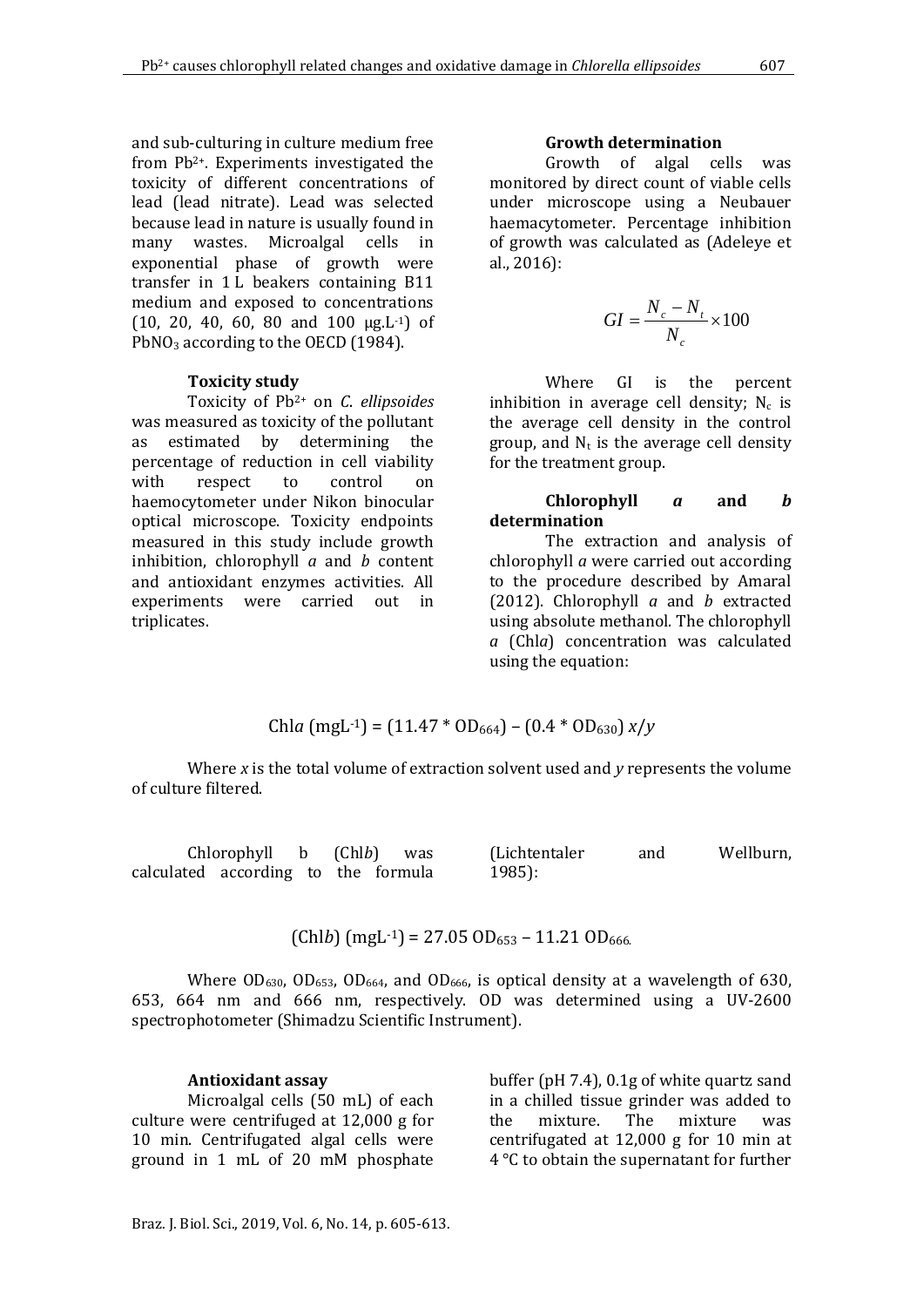analysis. The supernatant was stored as aliquot for antioxidant estimations.

#### **Catalase**

Catalase activity was determined using UV absorption method (Gao, 2005). Sample was divided into two tubes added with live enzymes in one and another with dead enzymes, then Tris-HCl buffer (pH 7.0), distilled water were added in each tube and the mixture in each tube was preheated with 200 mmol.L<sup>-1</sup>  $H_2O_2$  for 3 min using a water bath at 25 °C. The absorbance was measured immediately at 240 nm. The result was expressed in U.mg-1.FW.min-1.

#### **Superoxide dismutase**

Superoxide dismutase (SOD) activity followed the method described by Gao (2005) which consisted of the reduction of tetrazolium. One unit is the amount required to inhibit 50% of NBT photoreduction. The control tube, the light tube and the measuring tube were divided for each sample. Each tube contained 550 mmol L-1 potassium phosphate buffer (pH 7.8), 130 mmol L-1 methionine solution, 750 μmol  $L^1$  NBT<br>solution, 20 μmol  $L^1$  riboflavin  $\mu$ mol L<sup>-1</sup> riboflavin solution,100 μmol L-1 EDTA-Na2, distilled water, and the enzyme solution was added to the measuring tube, the same amount of distilled water was added to the other tubes. The experiment was conducted under 1000 Lx Fluorescent color reaction for 15 min, the dark control tube was used as a blank. The absorbance was read at 560nm and the result expressed as U.mg-1FW.h-1.

#### **Malondialdehyde (MDA)**

Malondialdehyde (MDA) measurements, used to estimate the level of lipid peroxidation in algal cells, were carried out according to Heath and<br>Packer (1968). 2 mL of 10% Packer (1968). 2 mL of 10% trichloroacetic acid (TCA), containing 0.5% thiobarbituric acid (TBA) was added to 1 mL of the microalgal suspension. The mixture was then heated in a water bath for 15 min and allowed to

cool in an icebath then, centrifuged at 3,000 rpm for 5 min and the absorbance of the supernatant was read at 532 nm and 600 nm. The concentration of MDA was computed using an extinction coefficient of 155 mM-1 cm-1 and the unit expressed in µmol MDA/g-1 FW.

#### **Guaiacol peroxidase**

Peroxidase activity was measured using guaiacol and  $H_2O$  as the donor as substrate. The substrate mixture contained 10 mL 1% guaiacol, 10 mL 0.3% hydrogen peroxide and 100 mL 0.05M sodium phosphate buffer (pH 6.5). The mixture in the cuvette was made up of 2.87 mL substrate, 0.1 mL of crude extract, and 0.03 mL antioxidant solution in a total volume of 3 mL (Hemeda and Klein, 1990). The control contained 0.03mL of ethanol. Peroxidase activity was determined spectrophometrically at 25 °C and 470nm. The result was expressed as µg.mg-1 FW min-1.

#### **Glutathione reductase**

Glutathione reductase (GRx, EC 1.6. 4.2) activity was determined according to Schaedle and Bassham (1977).

GR catalyzed following reaction:  $GSSH$  + NADPH  $\rightarrow$  GSH + NADP+. GR activity was evaluated by measuring the change of NADPH. 1 mL reaction mixture<br>containing  $50$  mmol. L<sup>-1</sup> potassium containing 50 mmol.L-1 potassium phosphate buffer (pH 7.8), 20 mmol.L-1 EDTA, 1.5 mM NADPH, 5 mM GSSG, 200 μL enzyme solution, and measured the change of absorbance at 340 in 1 min under 20 °C immediately (extinction coefficient is 6.2 mmol.L-1.cm-1). The result was expressed in U.mg-1 protein.

#### **Data analysis**

For algal growth inhibition tests, the EC<sub>50</sub> values (metal concentration required to cause a 50% reduction in growth) were computed using curve Weibull model analysis on Regression toxicology software for Excel. The data obtained from the study was subjected to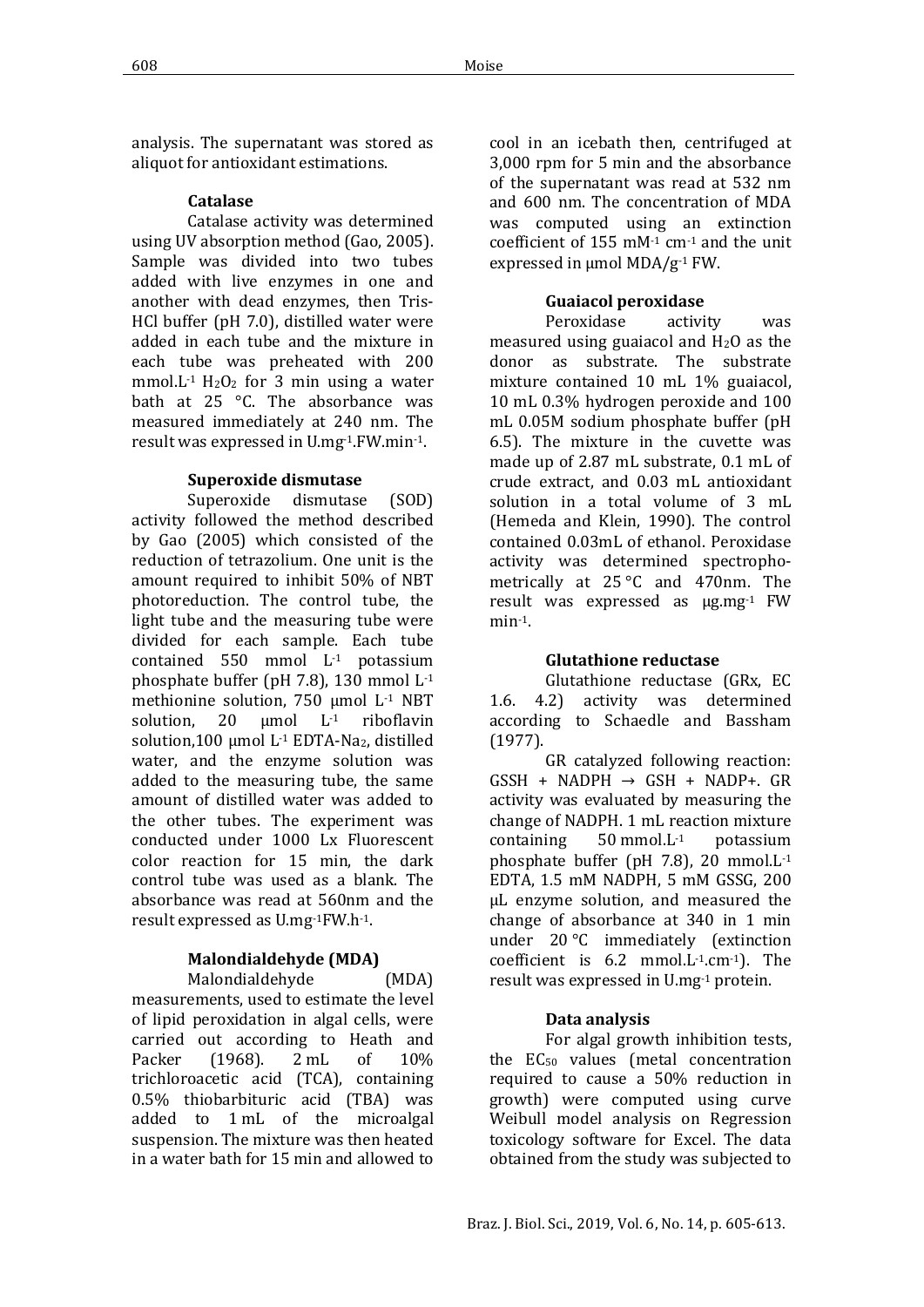Levene's test for homogeneity of variance and ANOVA was used to determine the differences in means parameters (inhibition (%), biomass and enzymes activities) using GraphPad Prism7 and OriginLab 8.1 (Northampton, MA, USA). Tests where significant differences were observed, separation of means was done using Tukey's HSD post hoc test. Values were considered<br>significantly different when the significantly probability was less than 0.05 or 0.01.

#### **Results**

#### **Biomass production of**  *C***.** *ellipsoides*

The microalgae exposed to treatments showed that there was growth inhibition of cells. The increase of growth inhibition percentage seems to be concentration dependant, with the highest concentration having the highest percentage of inhibition (67.69%). However, when the treatments were compared to the control after exposure, one way ANOVA revealed that there was no significant (p > 0.05) increase in inhibition of microalgal growth of *C. ellipsoides* (Figure 1).

Chlorophyll a and b decreased significantly ( $p < 0.01$ ) with increasing

concentrations of Pb2+ compared to the control (Figure 2). However, the highest reduction of chlorophyll *a* and *b* compared to the control was observed in cells exposed to 100 mg/L of  $Pb^{2+}$ . Chlorophyll *b* content was lower than chlorophyll *a*.



**Figure 1**. Number of cells percent inhibition of *Chlorella ellipsoides* exposed to Pb concentrations after 72 h. Data are expressed as mean ± SD of three replicate samples. P>0.01 indicates no significant differences between exposure groups.



**Figure 2**. Chlorophyll a and b content from *Chlorella ellipsoides* exposed to lead (Pb) concentrations  $(0, 10, 20, 40, 60, 80, 80, 100 \mu g/L)$  after 72 h. Data are expressed as mean  $\pm$  SD of three replicate samples.  $p<0.01$  indicate significant differences between exposure group and the corresponding control group (ANOVA followed by Tukey's test).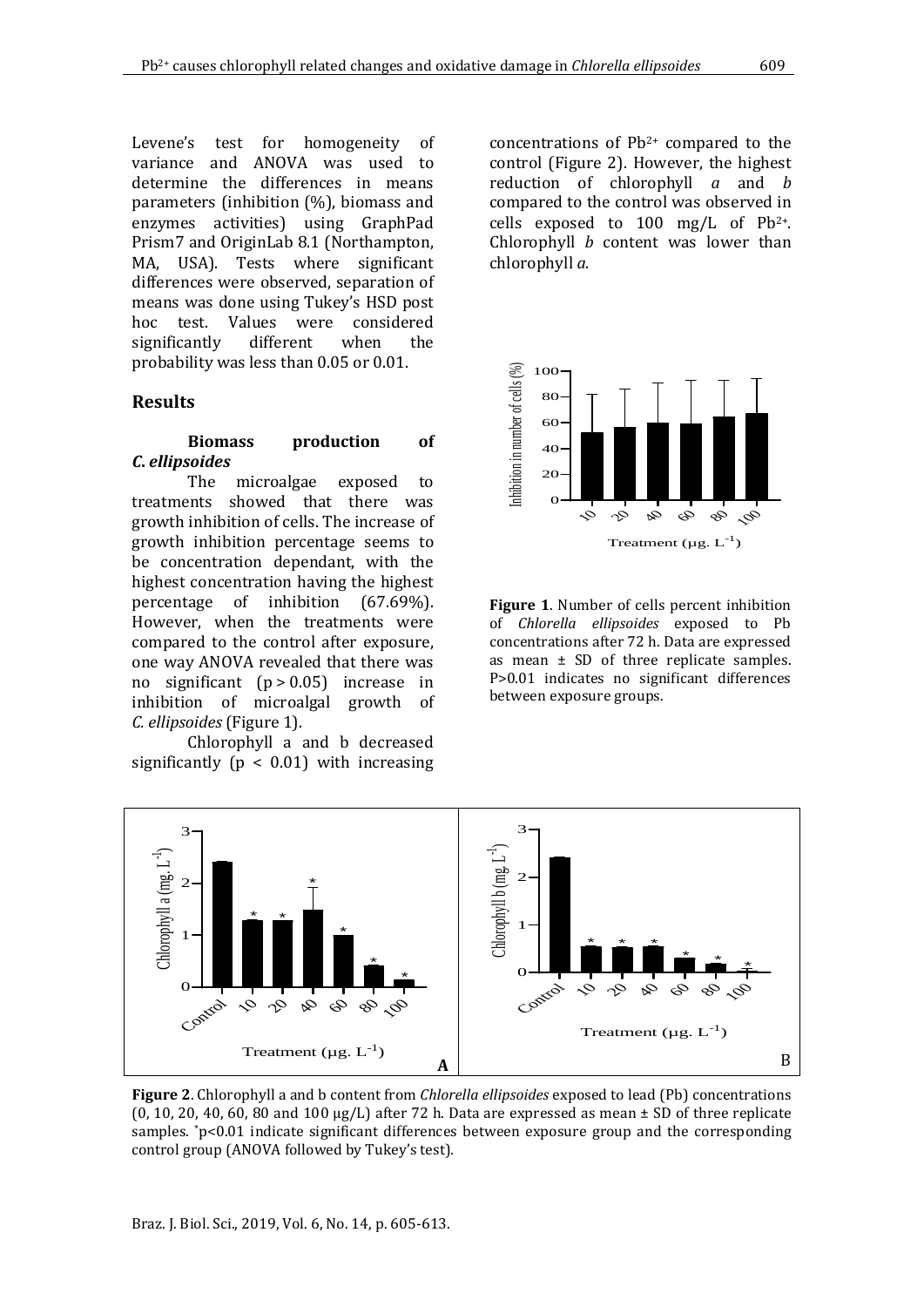

**Figure 3**. Antioxidant activities of *Chlorella ellipsoides* exposed to Pb concentrations (0, 10, 20, 40, 60, 80 and 100  $\mu$ g/L) after 72h. Data are expressed as mean  $\pm$  SD of three replicate samples. \*p < 0.01 indicate significant differences between exposure group and the corresponding control group (ANOVA followed by Tukey's test).

Antioxidant activities on the algal<br>exposed to  $Pb^{2+}$  (Figure 3) cells exposed to  $Pb^{2+}$  (Figure 3) significantly decreased  $(p < 0.01)$  for CAT, SOD, GPx and GRx. Amongst the antioxidant previously mention, catalase production was mostly reduced with the

most elevated treatment of 100 µg.L<sup>-1</sup>. However, the highest level of MDA was recorded in cells exposed to 60  $\mu$ g.L<sup>-1</sup>. MDA level showed a significant increase (p < 0.01). The significant antioxidant changes observed in microalgal cells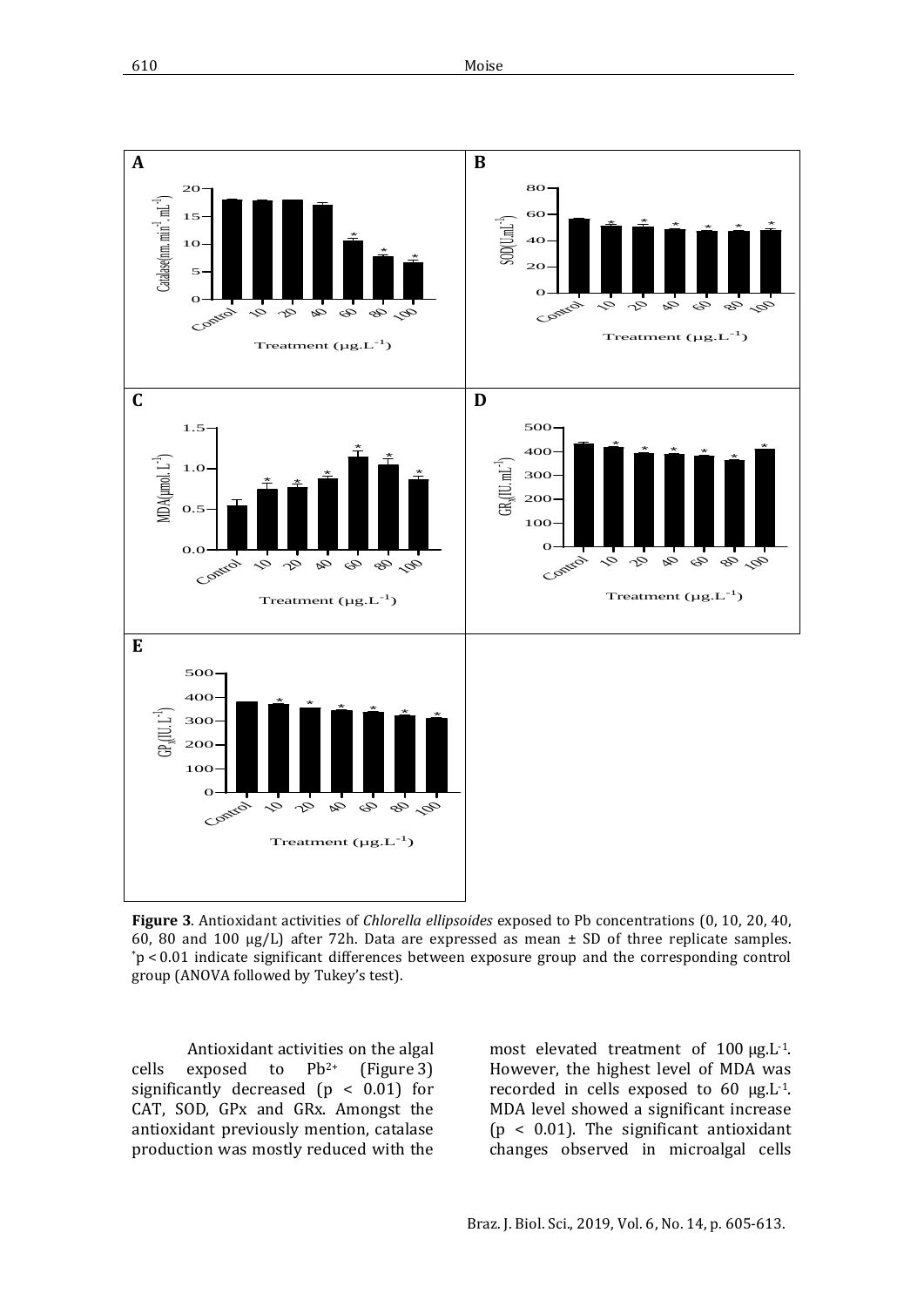throughout this study revealed the toxic impact of Pb2+.

## **Discussion**

## **Biomass** *C. ellipsoides*

Growth inhibition occurring in this study could be attributed to the reduction of photosynthetic activity of microalgae. This corroborates with the reduction of growth of *Chlorella sorikoniana* exposed to lead (Pb2+) (Carfagna et al., 2013).

Inhibition of chlorophyll a and b<br>algal cells was concentration in algal cells was concentration dependent; in this regard this study indicates that chlorophyll production was adversely related to the process of photosynthesis. Heavy metal can disrupt photosynthesis by substituting the central Mg2+ in the central chlorophyll molecule but also impairs photosynthetic electron transport (Krupper et al., 1996). The decrease of Chl a and b may also be an indication of the disruption of the photosynthetic apparatus in these cells. The ultrastructural alteration in the shape and organization of thylakoids and chloroplast could lead to the decrease of chlorophyll content (Carfagna et al., 2013). Probably,  $Pb^{2+}$  effect on 2013). Probably, Pb2+ effect on photosynthesis could have inhibited the photosystem II as a result of damage of thylakoid membranes and reaction centers (Rai et al., 2013) which agreed with the present study.

## **Anti-oxidative changes in** *C. ellipsoides*

Chloroplast alteration due to exposure (oxidative stress) of *Chlorella sorokoniana* to Cd and Pb revealed an increase of production of reactive oxygen species (ROS). Reactive oxygen is dominated by the increase production of superoxide (O<sup>2-</sup>), hydroxide (OH<sup>-</sup>  $(OH<sub>1</sub>)$ hydroxyl (.OH), hydroxide peroxide  $(H<sub>2</sub>O<sub>2</sub>)$  (Dai, 2012). ROS is known to damage proteins, nucleic acid, amino acid, membrane lipid (Zhou et al., 2001). Heavy metal in this study produced toxic effect due to exposure of *Chlorella*

*ellipsoides* to Pb2+ which caused stress and led to reduction of CAT, SOD, GPx and GRx. SOD has the function to dismutate  $0^2$  radical to  $H_2O_2$ , Px, CAT and AOx act as  $H_2O_2$  scavengers. The production of antioxidant enzymes play an important role as it can protect cells against injury (Zhou et al., 2001). In the present study, reduction of CAT, SOD, GPx and GRx is an indication of saturation and accumulation of ROS in cells and caused inhibition of enzyme production. These findings are in disagreement with report demonstrating the up-regulation of antioxidant enzymes following treatment with heavy metals in microalgae (Pinto et al., 2003). This inhibition of antioxidant enzymes may be due to the fact that, data were collected 72 h after exposure and could be inferred that the presence of lead  $(Pb<sup>2+</sup>)$  after that period of time must have overwhelmed the microalgal cells thereby causing an enhancement of ROS species that could<br>have inhibited the antioxidant antioxidant production.

However, the up-regulation of MDA observed in the present study, indicates that the presence of Pb<sup>2+</sup> in the medium contributes to the production of hydroxyl  $(HO<sup>+</sup>)$  from superoxide  $(O<sub>2</sub>)$ ions. Heavy metal treatment is reported to increase the amount of  $H_2O_2$ . The risen of MDA content suggests that metal ions enhanced free radicals (Chouldary et al., 2007). Several studies supported the<br>correlation between the increase correlation between the increase<br>production of MDA and the production of MDA and the concentration of Pb2+ with consequences on the cell wall (Malar et al., 2014; Khan et al., 2013).

## **Conclusions**

The present study provides the novel evidence regarding the effects of heavy metal (Pb<sup>2+</sup>) exposed to *Chlorella*<br>ellipsoides in five different  $ellipsoides$ concentrations. In particular, growth inhibition, chlorophyll content and antioxidant responses were investigated. It was observed an increase of inhibition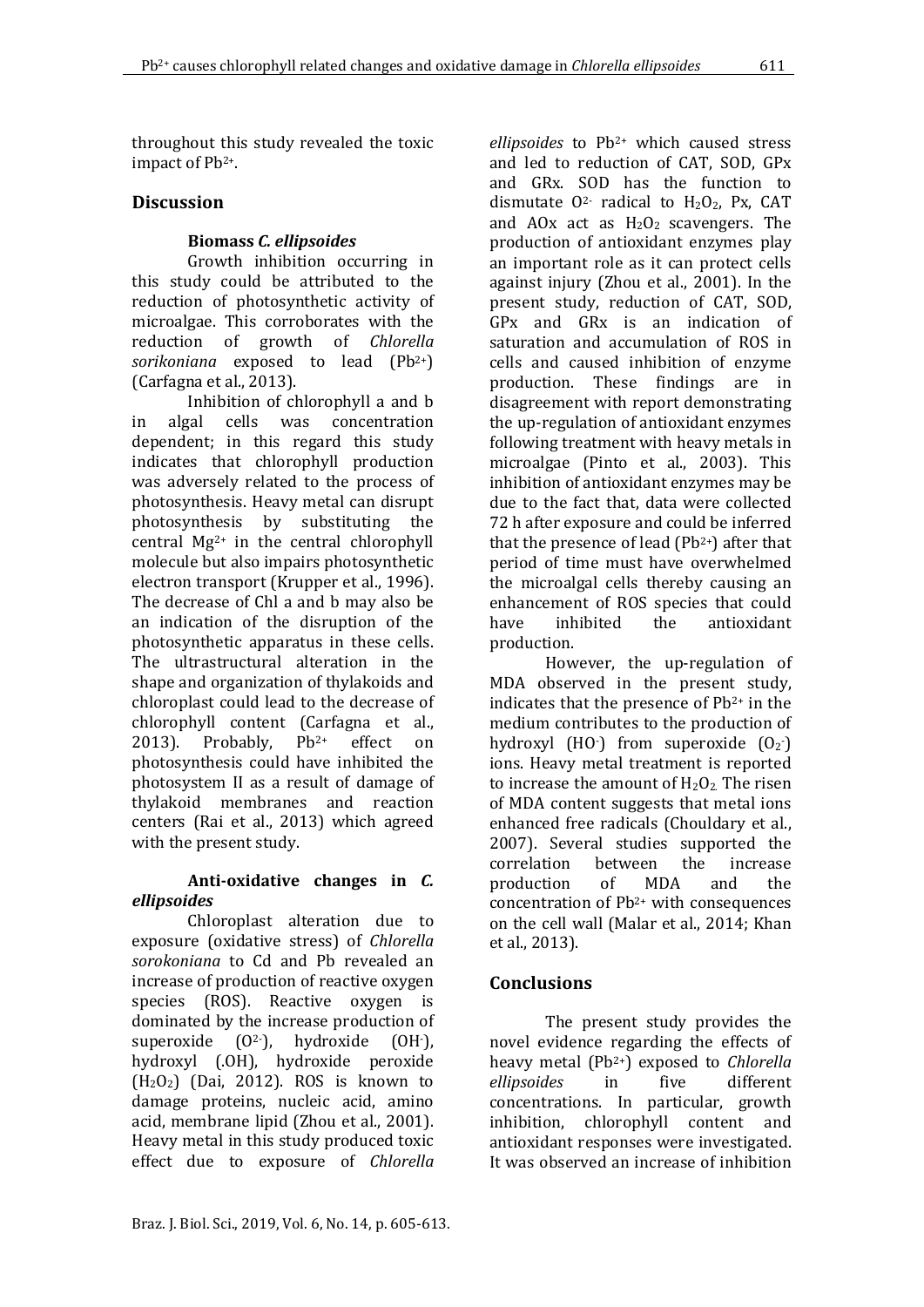of growth of cells depending on the concentration increment; increase of concentration of Pb2+ led to the occurrence of a substantiated decrease of<br>chlorophyll a. b and antioxidant  $chlorophyll$  a, b and responses (SOD, CAT, GRx, GPx and MDA). This present study highlighted the necessity to further understand the discrepancy in toxicological responses of microalgae exposed to heavy metal<br>contaminants, but also provided contaminants, but also provided additional information on *Chlorella* sp.

## **Conflicts of interest**

Authors declare that there are no conflicts of interest.

## **References**

Adeleye, A. S.; Oranu, E. A.; Tao, M.; Keller, A. A. Release and detection of nanosized copper from a commercial antifouling paint. **Water**  p. 374-382, <https://doi.org/10.1016/j.watres.2016.06.056>

Amaral, P.F. **Evaluation of algae concentration in manure based media**. Lexington, Kentucky: College of Engineering at the University of Kentucky, 2012. Available<br>from: <https://uknowledge.uky.edu/bae from: [<https://uknowledge.uky.edu/bae\\_](https://uknowledge.uky.edu/bae_etds/5/)  [etds/5/>](https://uknowledge.uky.edu/bae_etds/5/). Accessed on: Apr. 23, 2019.

Carfagna, S.; Lanza, N.; Giovanna, S.; Sorbo, S.; Vona, V. Physiological and morphological responses of lead or cadmium exposed<br>Chlorella sorokiniana 211-8K  $s$ orokiniana (Chlorophyceae). **SpringerPlus**, v. 2, 2013. https://doi.org[/10.1186/2193-1801-2-147](https://dx.doi.org/10.1186%2F2193-1801-2-147)

Dai, H. P. **Unraveling the mechanisms of cadmium tolerance and detoxification in**  *Populus* **x** *Canescens*. Shaanxi: Northwest A&F University, 2012.

Gao, J. F. **Plant physiology experimental guidance**. Beijing: Higher Education Press, 2005.

Heath, R. L.; Packer, L. Photoperoxidation in chloroplast. stoichiometry of fatty acid peroxidation. **Archives of Biochemistry and Biophysics**, v. 125, p. 189-198, 1968. [https://doi.org/](https://doi.org/10.1016/0003-9861(68)90654-1)  [10.1016/0003-9861\(68\)90654-1](https://doi.org/10.1016/0003-9861(68)90654-1)

Hemeda, H. M.; Klein, B. P. Effects of naturally occurring antioxidant on peroxidase activity of vegetable extract. **Journal of Food** p. 184-185, [https://doi.org/10.1111/j.1365-2621.1990.](https://doi.org/10.1111/j.1365-2621.1990.tb06048.x)  [tb06048.x](https://doi.org/10.1111/j.1365-2621.1990.tb06048.x)

Khan, M. D.; [Lei,](https://www.ncbi.nlm.nih.gov/pubmed/?term=Mei%20L%5BAuthor%5D&cauthor=true&cauthor_uid=24459668) M.; Basharat, A.; Yue, C.; Xin, C.; Zhu, S. J. Cadmium-induced upregulation of lipid peroxidation and reactive oxygen species caused physiological, biochemical, and ultrastructural changes in upland cotton<br>seedlings. **Biomedical Research** seedlings. **Biomedical Research International**, v. 2013, Article ID 374063, 2013. [https://doi.org/10.1155/2013/](https://doi.org/10.1155/2013/374063)  [374063](https://doi.org/10.1155/2013/374063)

Malar, S.; Vikram, S. S.; Favas, P. J.; Venkatachalam, P. Lead heavy metal toxicity induced changes on growth and antioxidative enzymes level in water hyacinths [*Eichhornia crassipes* (Mart.)]. **Botany Study**, v. 55, 2016. https://doi.org[/10.1186/s40529-014-0054-6](https://dx.doi.org/10.1186%2Fs40529-014-0054-6)

Mallick, N.; Rai, L. C. Metal induced inhibition of photosynthesis, photosynthetic electron transport chain and ATP content of *Anabaena doliolum* and *Chlorella vulgaris* interaction with exogenous ATP. **Biomedicine and Environmental Science**, v. 5, p. 241-250, 1992.

OECD - Organisation for Economic Co-Operation and Development. Proceedings of the International Workshop on Biological Testing of Effluents and Related Receiving Waters, Dulut, Minnesota, USA, p. 1-367, 1984.

Patel, K. S.; Shrivas, K.; Hoffmann, P.; Jakubowski, N. A survey of lead pollution in<br>Chhattisgarh State, Central India. Chhattisgarh State, Central India. **Environmental Geochemistry and Health**, v. 28, p. 11-17, 2006. [https://doi.org/](https://doi.org/10.1007/s10653-005-9006-0)  [10.1007/s10653-005-9006-0](https://doi.org/10.1007/s10653-005-9006-0)

Pinto, E.; Sigaud-Kutner, T. S.; Leitão, M. A.; Okamoto, O. K.; Morse, D.; Colepicolo, P. Heavy metal-induced oxidative stress in algae. **Journal of Phycology**, v. 39, p. 1008- 1018, 2003. [https://doi.org/10.1111/j.0022-](https://doi.org/10.1111/j.0022-3646.2003.02-193.x) [3646.2003.02-193.x](https://doi.org/10.1111/j.0022-3646.2003.02-193.x)

Poskuta, J. W.; Parys, E.; Romanowska, E.<br>Toxicity of lead to photosynthesis, photosynthesis, accumulation of chlorophyll, respiration and growth of *Chlorella pyrenoidosa*. Protective role of dark respiration. **Acta Physiologiae Plantarum**, v. 18, p. 165-171, 1996.

Rai, U. N.; Singh, N. K.; Upadhyay, A. K.;<br>Verma, S. Chromate tolerance and Verma, S. Chromate accumulation in *Chlorella vulgaris*, role of